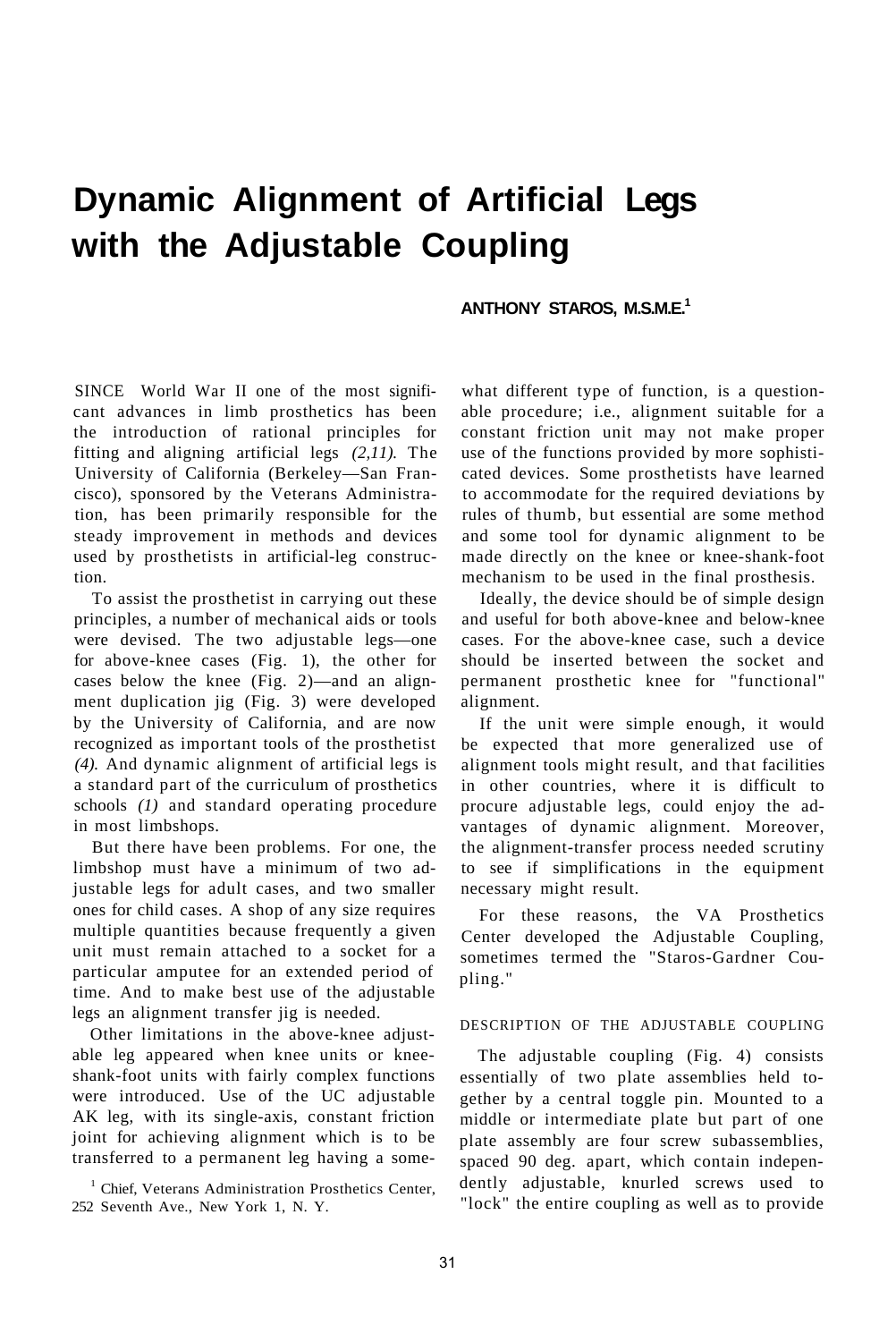

Fig. 1. An above-knee adjustable leg.

adjustment for adduction-abduction and flexion-extension.

In Figure 5 are illustrated the major assemblies of the coupling. The single-flange part of the toggle and the top plate constitute the top assembly. The bottom assembly contains the "box" part of the toggle, the bottom plate, the intermediate plate, the four tilt-screw subassemblies, and the toggle pin. The bottom



Fig 2. A below-knee adjustable leg used in current practice.

and intermediate plates both contain "A" and "P" marks to indicate the anterior and posterior sides, respectively. The two assemblies contain countersunk holes for screws used for attachment to the prosthesis.

The top assembly, primarily offering mediolateral and tilt adjustability, contains a 1-1/4 in., 1/8 in. increment scale for gauging mediolateral adjustments (with an index on the single-flange toggle which is free to slide with respect to the top plate). A tilt scale<sup>2</sup> is provided by markings on the threaded bushings of the four tilt-screw subassemblies. The

<sup>2</sup> All scales have "neutral" positions highlighted. The "neutral" positions on the tilt scales are most important in establishing the middle position of tilt, when top and bottom plates are parallel, or for disassembly, when it is important to "unlock" the coupling by having *all four* tilt screws down at least two increments below "neutral."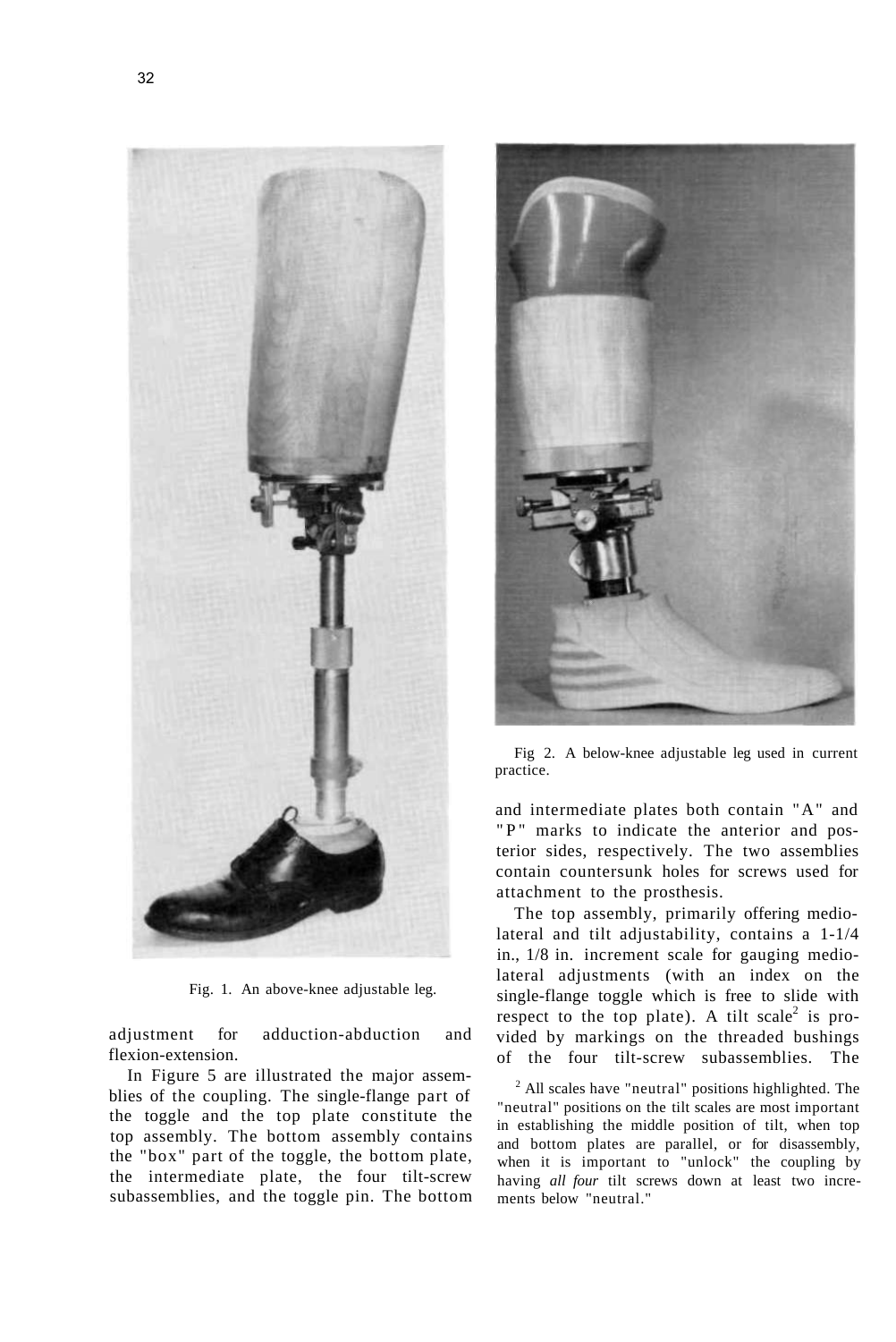indexes for tilt scaling are the lower surfaces of the knurled screws. Scale sensitivity for tilt adjustment is 2 deg.

The bottom assembly provides rotation about the vertical axis and anteroposterior adjustability because the intermediate plate (and toggle "box") is free to move with



Fig. 3. Alignment duplication jig. A, Adjustable leg mounted in jig. B, Adjustable leg has been removed and wooden set-up substituted. Prosthetist is sawing shank to proper length.



Fig. 4. The adjustable coupling assembled.

respect to the bottom plate. On the anterior surface of the bottom plate is the 20-deg. (2-deg. increment) rotation scale. The index is located on the intermediate plate. The anteroposterior adjustment scale consists of a series of arcs, 1/8 in. apart for 1-3/4 in., etched on the top surface of the bottom plate. The index for this scale is simply the outer contour of the intermediate plate.

The coupling, made primarily from an aluminum alloy (except for the toggle assembly which is steel), weighs 12 oz., is 3-3/4 in. in diameter, and is 1-1/8 in. thick when the plates are parallel. Ranges of adjustment are as follows:

1. *Mediolateral:* Total Range—1-1/4 in.

- Increment of Scale Markings—1/8 in.
- 2. *Anteroposterior:* Total Range—1-3/4 in. Increment of Scale Markings—1/8 in.
- 3. *Tilt:* Total Range—10 deg. Increment of Scale Markings—2 deg.
- 4. *Rotation:* Total Range—20 deg.
	- Increment of Scale Markings—2 deg.

The coupling is disassembled by first lowering each of the four tilt screws two increments on the tilt scale. This operation loosens the entire assembly because it is held together as a result of the forces produced by tightening the force screws, and the toggle pin can thus be disengaged from the toggle box and flange. The top assembly and bottom assembly can then be separated.

Installation of the coupling into a prosthesis is made with the coupling so separated.

# INSTALLATION OF THE COUPLING FOR DYNAMIC ALIGNMENT *{10)*

Figures 6 and 7 show the coupling in position for dynamic-alignment trials. When installed, the coupling should be located as close as possible to the distal end of the stump. A piece of material may have to be added to accommodate the wood screws without affecting the socket sealing plate itself. By so locating the coupling, small tilt adjustments on the coupling will produce major changes in the geometrical relationship of stump to prosthetic components distal to the coupling. When the "bench" or static alignment is reasonably close, the 10 deg. range of tilt adjustment is more than adequate.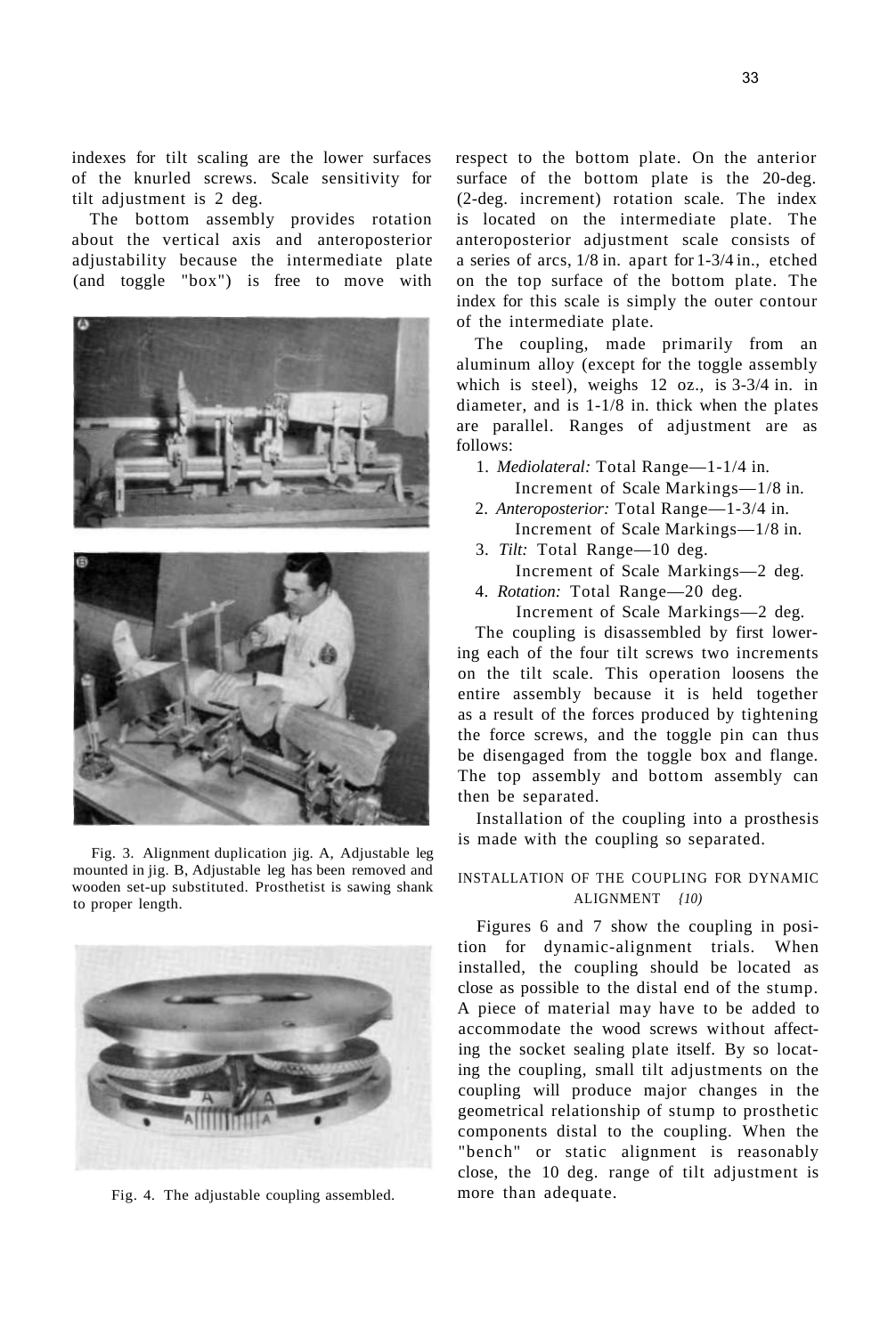

Fig. 5. Major assemblies and parts of the adjustable coupling. The toggle pin is permanently located in the semi circular channel just above the AA marks on the intermediate plate. From *(10).* 

After the socket is constructed and the components approximately dimensioned<sup>3</sup> lengthwise, the top assembly of the coupling is attached to the bottom of the socket using as many wood screws as possible (Fig. 8). The bottom assembly then is attached to the top assembly by placing the single-flange part of the toggle within the "box" part and pushing the toggle pin through the holes in both toggle parts. One must make certain that the "A" marks (or  $"P"$  marks) are located properly

<sup>3</sup> The over-all length of socket, knee unit, shank piece, and foot, plus 1-1/8 in. for the coupling, should be slightly larger than the amputee's dimensional requirements. Later sanding after a height check will produce accurate longitudinal dimensioning.

with respect to the socket. The coupling is then set with all adjustments on "neutral" so that top plate and bottom plate are parallel and coaxial, care being taken to ensure that the intermediate plate is not rotated with respect to the bottom plate.

The socket with the coupling attached is then temporarily placed on the above-knee setup (knee-shank-foot) or on the below-knee setup (shank-foot). A height check<sup>4</sup> is made with the amputee standing on the prosthesis.

4 With especially long above-knee stumps, the knee center must be dropped during alignment trials because of the thickness of the coupling. Later, during transfer, true or near-true knee-center height can be restored.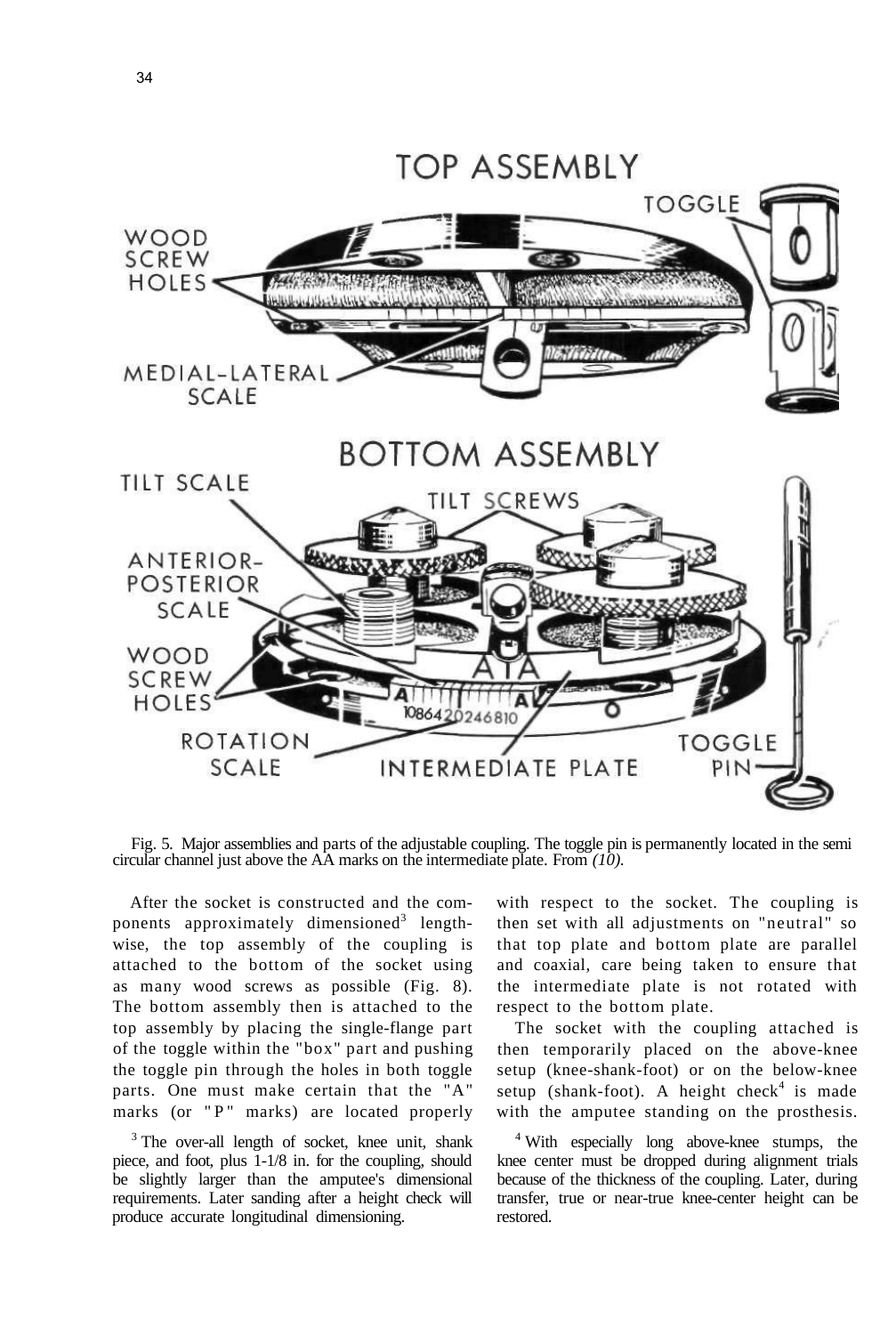

Fig. 6. The coupling installed in an above-knee prosthesis.

Since the coupling has not been fully assembled into the prosthesis, the prosthetist must, of course, assist the amputee in maintaining stability. After the height check has been made, the section of the prosthesis below the coupling (on the knee block or shank) can be sanded to obtain the correct height.

One must consider the desired static or bench alignment before fully attaching the bottom plate assembly to the prosthesis. A recently published chart (8) shows recom-



Fig. 7. The coupling installed in a below-knee prosthesis. From *(10).*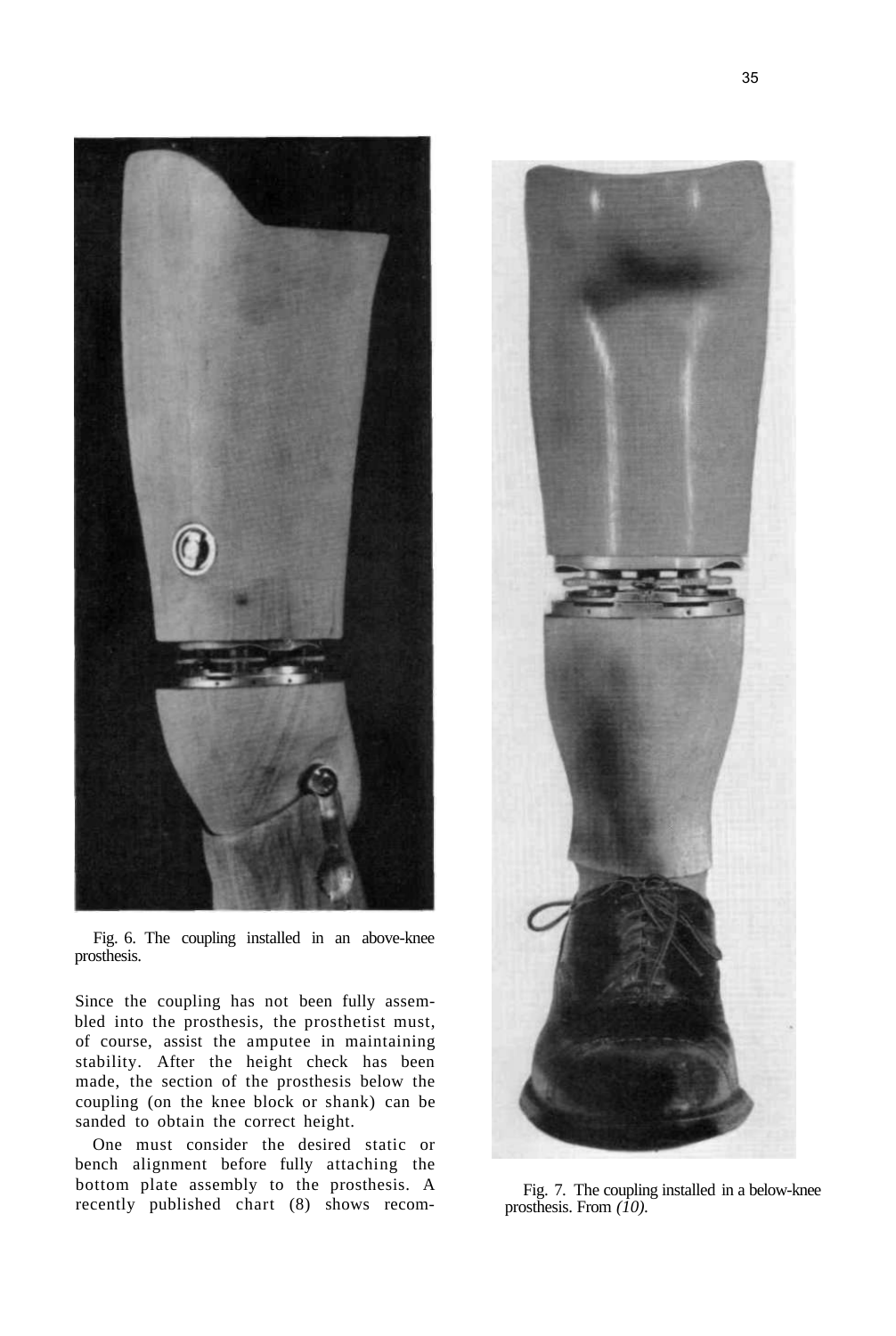mended guides for "bench" alignment when the SACH foot is used. In any case, care should be exercised in locating the bottom assembly to assure that the ranges of adjustment available in the neutrally set coupling will not be exhausted during dynamic alignment.

When the bottom plate is being installed, the countersunk clearance holes are made accessible by shifting the intermediate plate with respect to the bottom plate (Fig. 9).

Dynamic alignment can begin when the coupling is reassembled and "locked" in the neutral position. This procedure should ordinarily be carried out in the following fixed sequence, making the linear adjustments first and the lilt adjustments second:

1. With the amputee *seated*, loosen only the two *front* tilt screws and make the ANTEROPOSTERIOR adjustment. Tighten the two front screws.



Fig. 8. Attaching the top assembly of the coupling to the bottom surface of the above-knee socket



Fig. 9. Attaching the bottom assembly of the coup ling to the top surface of the knee block.

![](_page_5_Picture_9.jpeg)

Fig 10. Use of the special compass for an alignmenttransfer reference. The vertical reference lines will be used to reestablish anteroposterior, mediolateral. and rotation positions. The horizontal line tangent to the tops of the compass arcs will reestablish tilt. From *(10).* 

2. With the amputee seated, loosen only the two *front* till screws and make the MEDIOLATERAL adjustment. Tighten the two front screws.

3. With the amputee *standing,* provide TILT adjustment by turning down one of the two tilt screws *on the side to be depressed* (The screw should be turned down only as far as needed for the angular adjustment desired.) Then tighten the till screw diagonally opposite to establish the angular adjustment desired. Next loosen (the same amount) the second screw on the side to be depressed and tighten the screw diagonalh" opposite to complete the angular adjustment and "lock" the coupling.

4. ROTATION may be established or reestablished before the screws are completely tightened in any of the above three adjustments. The rotation scale reading may be recorded before making any adjustment so that the position of rotation may be readily restored.

#### Alignment Transfer

No special jig is required for alignment transfer with the coupling. Actually, alignment is not "transferred" but rather "maintained" while the coupling is replaced with a permanent material.

Around the periphery of the bottom plate of the coupling, there are ten radial holes located 36 deg. apart that serve as centers for a special compass which is used for scribing reference marks on the socket after dynamic alignment has been completed. The alignment compass is inserted in each of the holes in the periphery of the bottom plate, and small arcs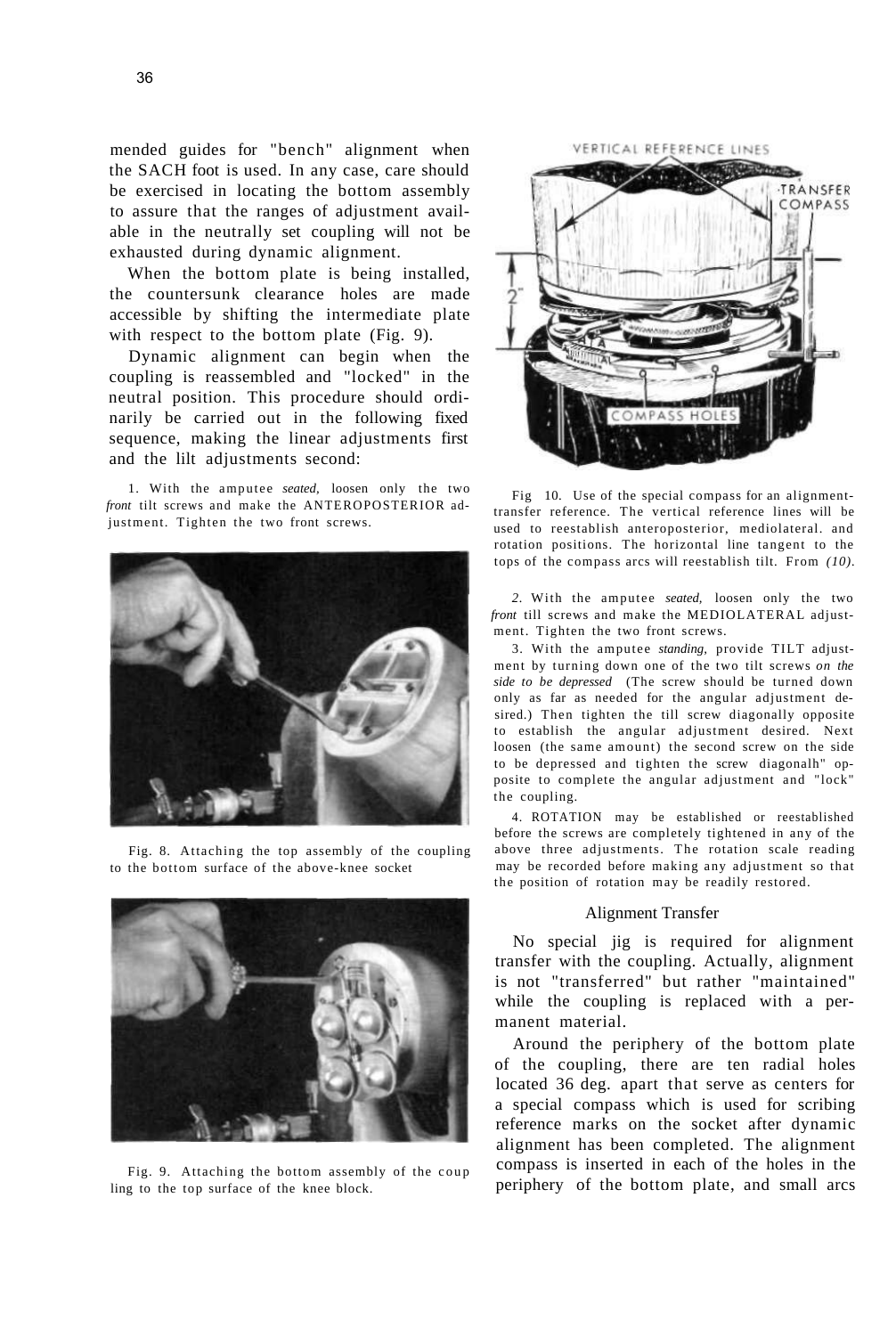are drawn or scribed on the socket base (Fig. 10). The *tops* of these arcs are then connected bv a circumferential line which will be exactly

![](_page_6_Picture_1.jpeg)

Fig. 11. Using the band-saw to cut the socket immediately below the horizontal-circumferential reference line.

![](_page_6_Picture_3.jpeg)

Fig. 12. Sanding of the socket to the horizontalcircumferential reference line,

![](_page_6_Picture_5.jpeg)

Fig. 13. Replacement of the coupling with a 2-in. wood block. Coincidence of the vertical reference lines must be restored in the alignmenttransfer process.

2 in. above the bottom surface of the bottom plate and parallel to it.

At least four vertical reference lines (90 deg. apart) are made on the socket and continued onto the distal component (knee block or shank).

The toggle pin of the coupling is removed and the top and bottom plate assemblies are detached from the socket and from the knee block (or shank).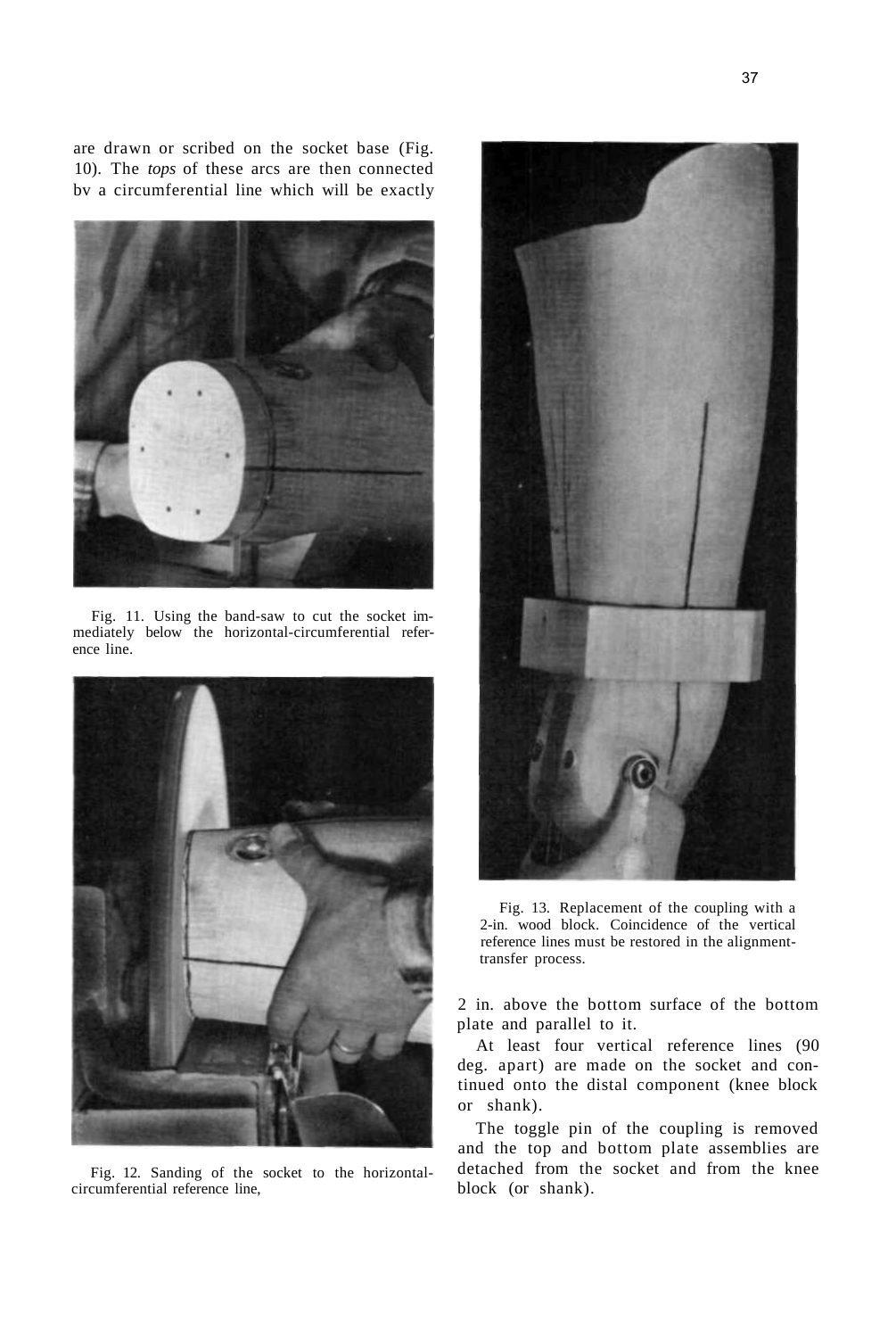A saw cut is then made in the socket base<sup>5</sup> *just below* the horizontal circumferential line (Fig. 11) and the socket base is sanded to the line (Fig. 12). A 2-inch-thick wood or foam block (with parallel top and bottom surfaces) is then placed between the socket and the knee block (or shank). The wood or foam block is then firmly attached (with cement, resin, and/or other fastening media) to both socket and knee block (or shank), care being taken to restore the coincidence of the vertical reference lines on the assembled components (Fig. 13). Although not necessary, an apparatus for holding the parts together during cement or resin cure can be used.

If one wishes, the standard alignment transfer jig may be used instead. Following standard procedures, the prosthesis with the coupling may be fixed in the jig and then the coupling removed. Saw cuts through the socket base and knee block (or shank) and substitution of an appropriately sized block of wood will be needed. In the above-knee limb transfer, one saw cut in the socket base will be sufficient if the prosthesis is mounted in the jig with the bottom plate of the coupling perfectly perpendicular to the long axis of the jig.

# EXPERIENCE WITH THE COUPLING

The coupling, although primarily designed as a simple device for alignment of "permanent" lower-extremity prostheses, can also be used for temporary, or interim, prostheses.

The coupling has been in routine use in the Limb and Brace Section of the VA Prosthetics Center since March 1961. The numbers of permanent prostheses aligned with the coupling in the 22-month period ending December 31, 1962, were as follows:

| Hip-disarticulation 13  |  |
|-------------------------|--|
| Above-knee 130          |  |
| Knee-bearing 16         |  |
| "Bent"-knee. $\ldots$ 3 |  |
|                         |  |

<sup>5</sup> Normally, if there is enough material here for the wood screws to attach the coupling, there will be enough material for this saw cut and the subsequent sanding without disturbing the socket itself.

In addition, 34 above-knee and 22 belowknee sockets were replaced on existing prostheses by use of the coupling.

Experience indicates some economic benefits in use of the adjustable coupling. Starting at the same point in an above-knee prosthesis fabrication (with the socket roughly fitted), the adjustable leg—transfer jig procedure takes, on the average, slightly over 1/2 hr. more than the coupling-compass procedure. The end point for this time measure, in both procedures, is completion of alignment transfer with the prescribed prosthetic components assembled.

A more significant advantage of the coupling accrues from its use in aligning above-knee prostheses when special knee or knee-ankle mechanisms have been prescribed. A prosthesis system with functional features providing more than just a mechanical-friction control at the knee may require some deviation from that alignment which might be used with only mechanical friction. Even an extension bias strap will affect the alignment to be used. Thus, for such devices as the Bock Safety Knee, the Hydra-Cadence (with a relatively free plantar-flexion control), the Mauch hydraulic devices, polycentric linkages, and others, it is well to align the prosthesis with the prescribed special-function system installed. The coupling is designed primarily for dynamic alignment of such systems.

Added to the economic advantage of one device for both below-knee and above-knee use is the simple and inexpensive process for alignment transfer. For a new shop, this means that investment in an expensive jig is not mandatory. Also, because of the comparatively low cost of the coupling itself, many more alignment devices can be available in the shop. Thus, shifting alignment apparatus already installed in a setup awaiting an amputee trial may not need to be as frequent as formerly.

The coupling also facilitates the alignment of replacement sockets. Fitting problems often require the fabrication of a completely new socket before the remaining parts of the prosthesis need replacement. The new socket and coupling can be installed on the "old" prosthesis for dynamic alignment and replacement-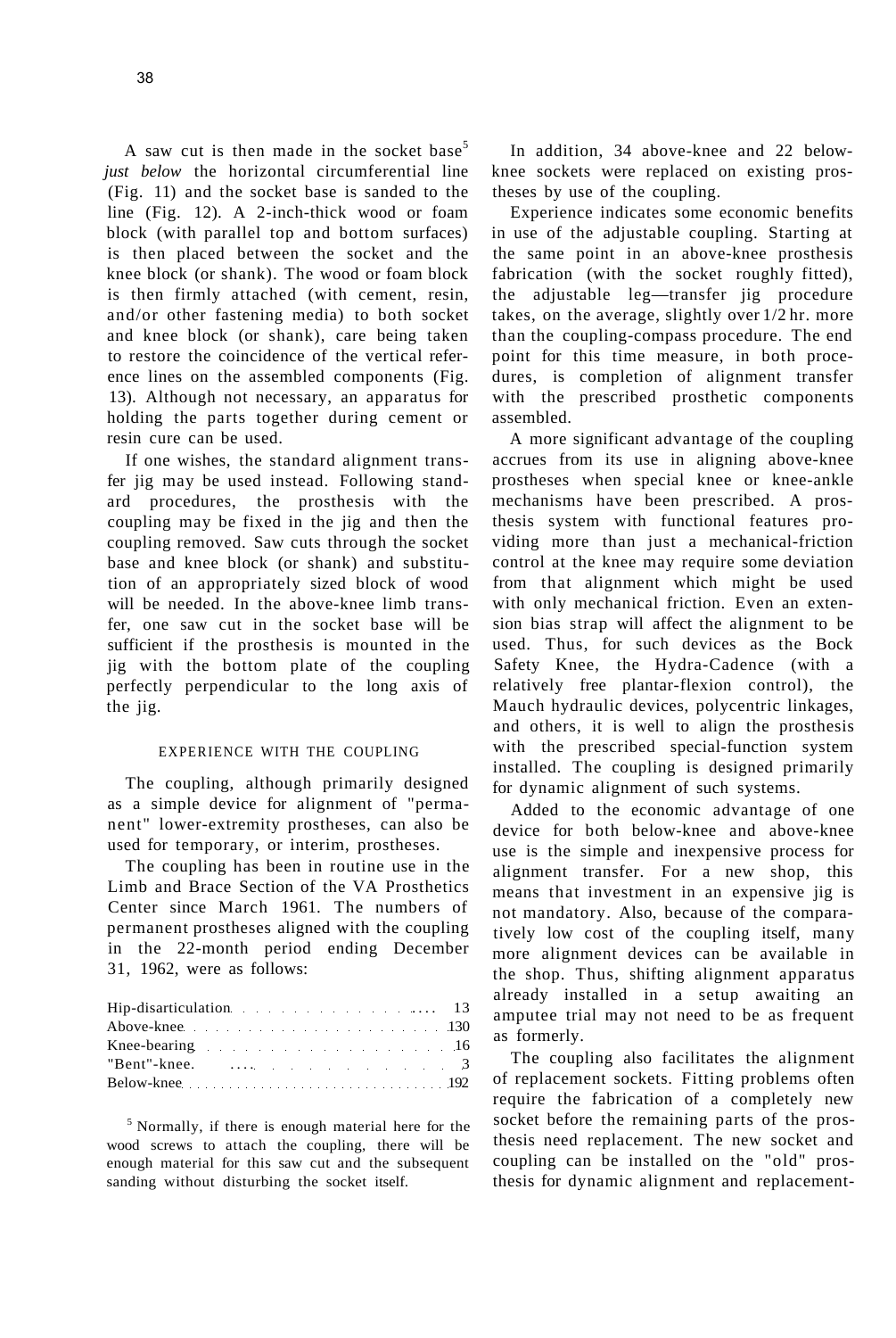![](_page_8_Figure_0.jpeg)

Fig. 14. Special band-saw jig used by Danes during alignment transfer. This jig holds components of the prosthesis in a fixed position to allow parallel band-saw cuts on both sides of the coupling. Subsequent clamping after cementing of wood block to replace coupling is also facilitated by this device.

socket fitting. This process is more expeditious than one in which the adjustable leg is used and then transfer is made to the "old" components. Also, proper fairing of new socket to "old" components can be assured by the coupling method of realignment because fairing problems can be readily observed and immediately corrected. When the adjustable leg is used, fairing problems can be noted only at the time of transfer. Major corrective procedures may then be necessary.

Many foreign practitioners have read and appreciated the various United States' documents which have emphasized the importance of dynamic alignment. But also, many have felt frustrated for, even though they have realized the value of dynamic-alignment apparatus, economic or technical handicaps prevented them from enjoying the use of the devices the practitioners in the United States had readily available. The coupling, therefore, because of its simplicity, can make a significant contribution to the benefit of the disabled all over the world, particularly in developing areas.

The coupling was introduced into Yugo-

slavia in 1961 *(7).* At about the same time, Denmark became interested in its use. E. Lyquist of the Orthopaedic Hospital, Copenhagen, has published a report on the coupling<sup>6</sup> and on the apparatus he designed for clamping the prosthesis on a band-saw bed for alignment transfer (J). See Figure 14. Dr. B. Zotovic of Belgrade has kindly offered the photograph (Fig. 15) of a prosthesis with the coupling now in use in Yugoslavia. In 1962, the coupling was introduced into Argentina. Still more applications to foreign use are anticipated.

Many clinicians have realized the importance of temporary or interim prostheses (P) for preliminary trials by an amputee. When temporary limbs which have alignment adjustability are used, dynamic stump conditioning and, especially for geriatric cases, evaluation of an amputee's ability to cope with a prosthesis are possible before a final prosthesis is ordered. Of utmost importance in temporary limb use is that prosthesis *"function* 

6 Lyquist (in November 1962) reported that the coupling was being used in all patellar-tendon-bearing fittings at the Orthopaedic Hospital. Some above-knee use was also reported.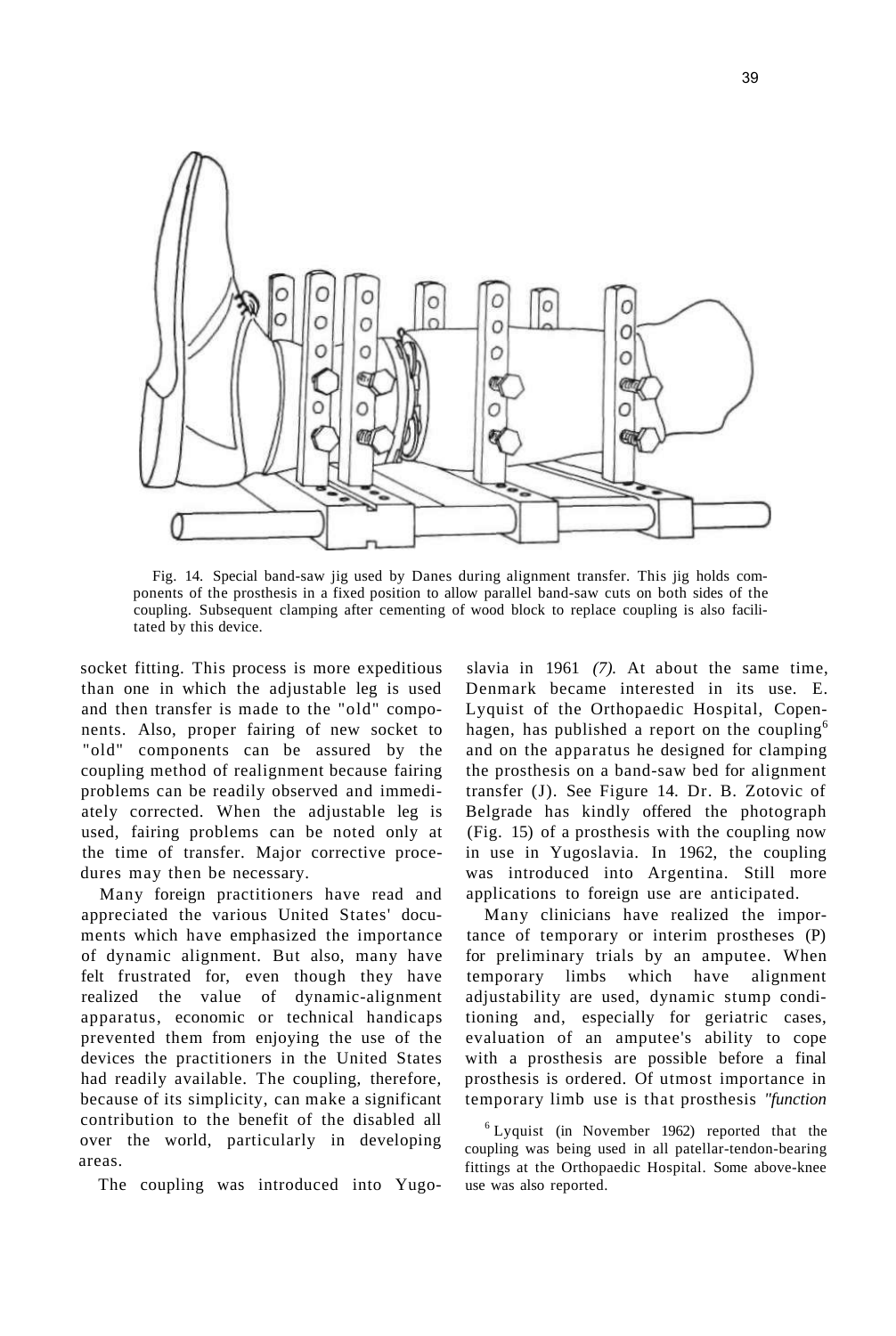![](_page_9_Picture_1.jpeg)

Fig. 15. A Yugoslav above-knee prosthesis incorporating the adjustable coupling tor dynamic alignment.

![](_page_9_Picture_3.jpeg)

Fig. 16. The adjustable couplingused with a plaster of-Paris above-knee temporary sockel and an unfinished knee shank. The three straps are eaeh 1/8 in by 3/4 in. low-carbon steel. From *(9).* 

not be seriously compromised" *(9).* A wellfitted, soundly designed socket must be used, and all parts should be continually maintained in proper alignment. Straps provide additional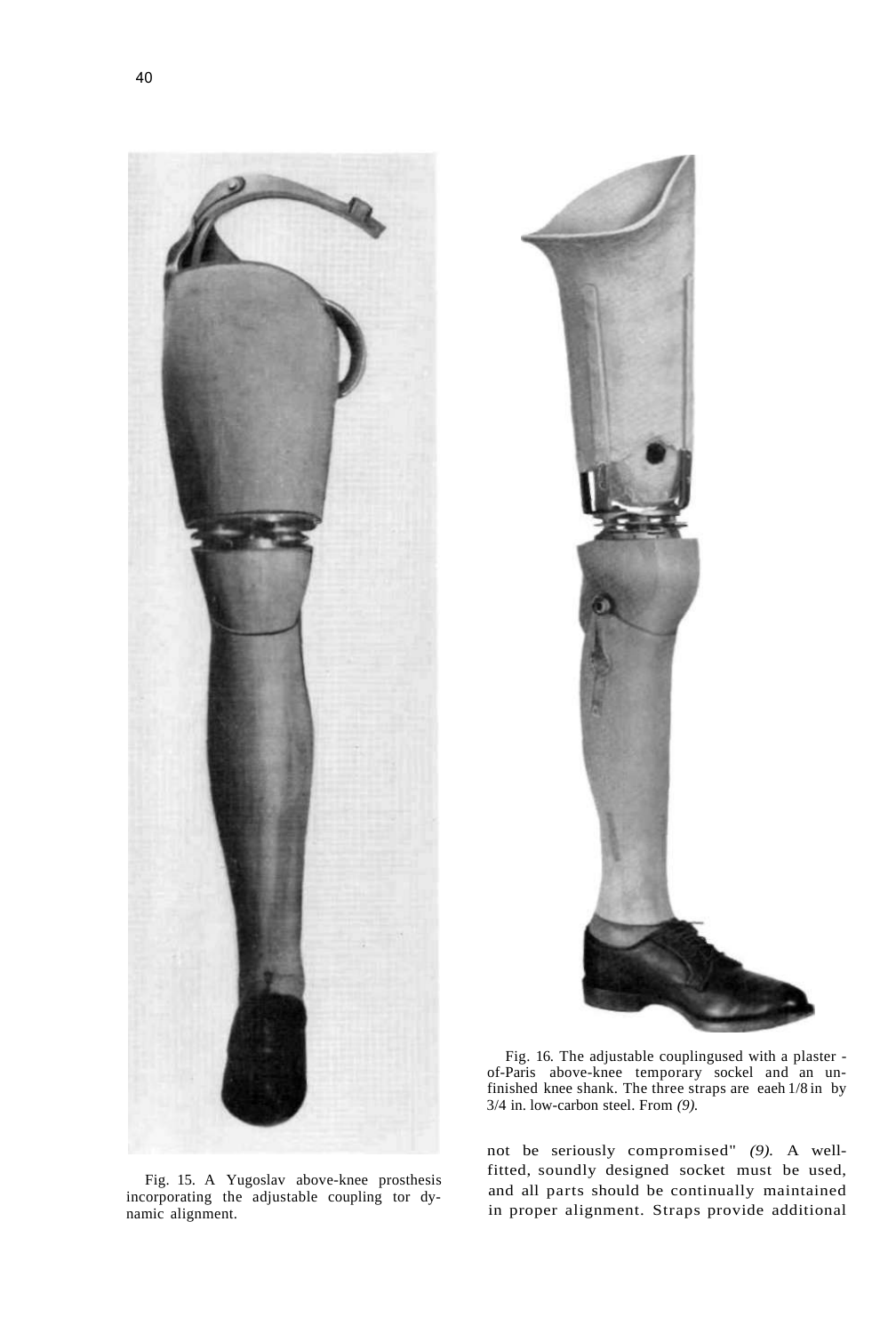reinforcement of socket to coupling assembly mostly for horizontally directed loads. For plaster sockets, they are especially helpful since they can be contained within an outer, reinforcing plaster wrap.

There are now available several devices which might be used for temporary prostheses *(9).* Among these is the coupling. Figure 16

![](_page_10_Picture_3.jpeg)

Fig, 17. The adjustable coupling used with a plaster-of-Pa.ris below-knee temporary socket and unfinished shank. The three straps have the same cross-section as those used with the aboveknee socket. The position of the carbon steel straps in both the above-knee and below-knee sockets should be reinforced with an extra plaster-of-Paris bandage wrap, as illustrated.

![](_page_10_Picture_5.jpeg)

Fig, 18. A temporary or interim prosthesis with the Northwestern adjustable below-knee pylon, plaster-of-Paris patellar-tendon-bearing socket and SACH foot, The three straps are similar to those of the previous two illustrations. An adaptor plate must be provided to iittach the straps to the pylon. In addition to the alignment adjustability available in the pylon, the position of the socket can still be altered if necessary.

illustrates a temporary or interim above-knee. prosthesis incorporating the coupling and making possible the use of the type of knee (and function) anticipated for a permanent prosthesis. Now, not only fit and alignment can be '"tuned" to each other, but both can be "tuned" to function. And, if necessary, function can possibly be altered by a rather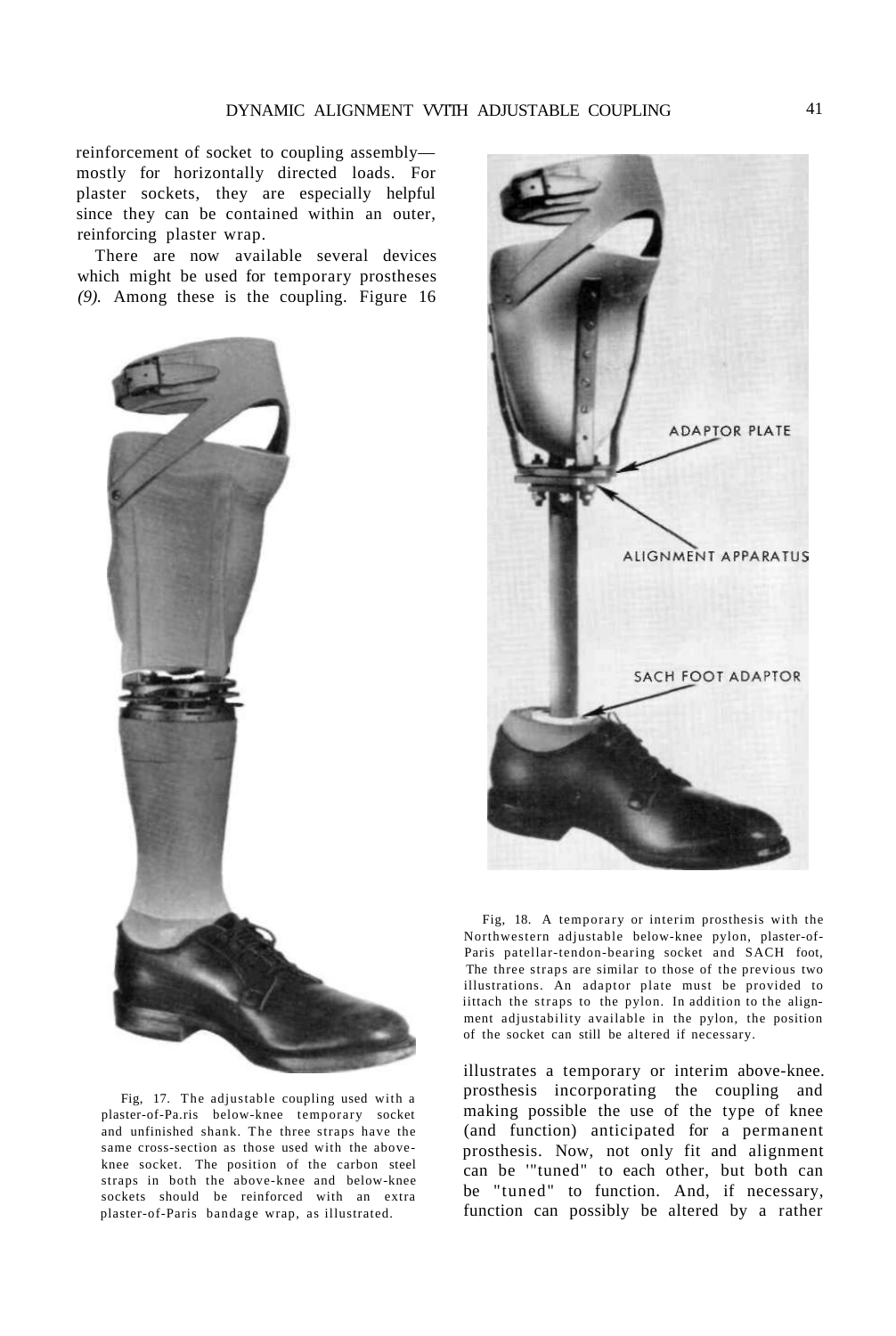rapid change from one knee-shank mechanism to another.

Figure 17 shows the coupling used in a belowknee temporary, or interim, prosthesis. For this level of amputation, the practitioner has the choice of the coupling or the Northwestern Adjustable Below-Knee Pylon shown in Figure 18. This apparatus also has sufficient alignment adjustability available for most belowknee applications in both temporary and permanent prostheses. When attached to a "permanent" (plastic or wood) socket, its advantage is that it can remain in the prosthesis after the dynamic-alignment process is complete.

# FURTHER DEVELOPMENT

The Northwestern Adjustable Below-Knee Pylon demonstrates a design principle long sought in alignment apparatus. With it, adjustments needed for dynamic alignment can be made as usual during the early stages of prosthesis fabrication, but the adjustable apparatus is now made a part of the limb obviating a transfer process but sometimes causing a slight increase in limb weight. At a later date, if the cosmetic-shank design allows it, readjustment of alignment can be made without a complete alteration of the prosthesis. Use of a relatively flexible cosmetic cover will probably be best for this purpose; if a plasticcovered foam shank is used, only destruction of the shank before realignment and a foam replacement and plastic finishing after realignment will be required.

Most desirable would be one apparatus, perhaps coupling-like, which could be used in above-knee and below-knee prostheses alike. The present adjustable coupling is both too heavy and too expensive for this purpose. A. B. Wilson,  $Jr$ , and Victor T. Riblett<sup>8</sup> have designed a simple and inexpensive plastic, tapered-disc device which might remain in the prosthesis after the primary alignment trials (Fig. 19). At present the device usually

7 Technical Director, CPRD, NAS-NRC, 2101 Constitution Ave., Washington 25, D. C.

8 Supervisor, Mechanical Development Branch, Army Prosthetics Research Laboratory, Walter Reed Army Medical Center, Forest Glen Section, Washington 12, D. C.

![](_page_11_Figure_7.jpeg)

Fig. 19. Schematic drawing of the "Wilson-Riblett wedge," as applied to the VAPC coupling.

must be partly trimmed during the shaping of the limb for cosmetic finishing. Therefore, it could probably not be used at a later date for realignment purposes. But still this device will obviate transfer after initial alignment.

In eliminating only the primary-transfer process, a so-called "leave-in" alignment device must be priced at a level which would offer some gain to the prosthetist-user. If, at least with the regular coupling, alignment transfer involves an investment of approximately \$5.00 in labor and materials by the limbshop, then the *one-time,* "leave-in" alignment device should cost somewhat less. But even so, possible saving per prosthesis or additional profit is of a very low order of magnitude.

Needed is a device (and prosthesis design) which would allow realignment at a later date without major reconstruction of the prosthesis.